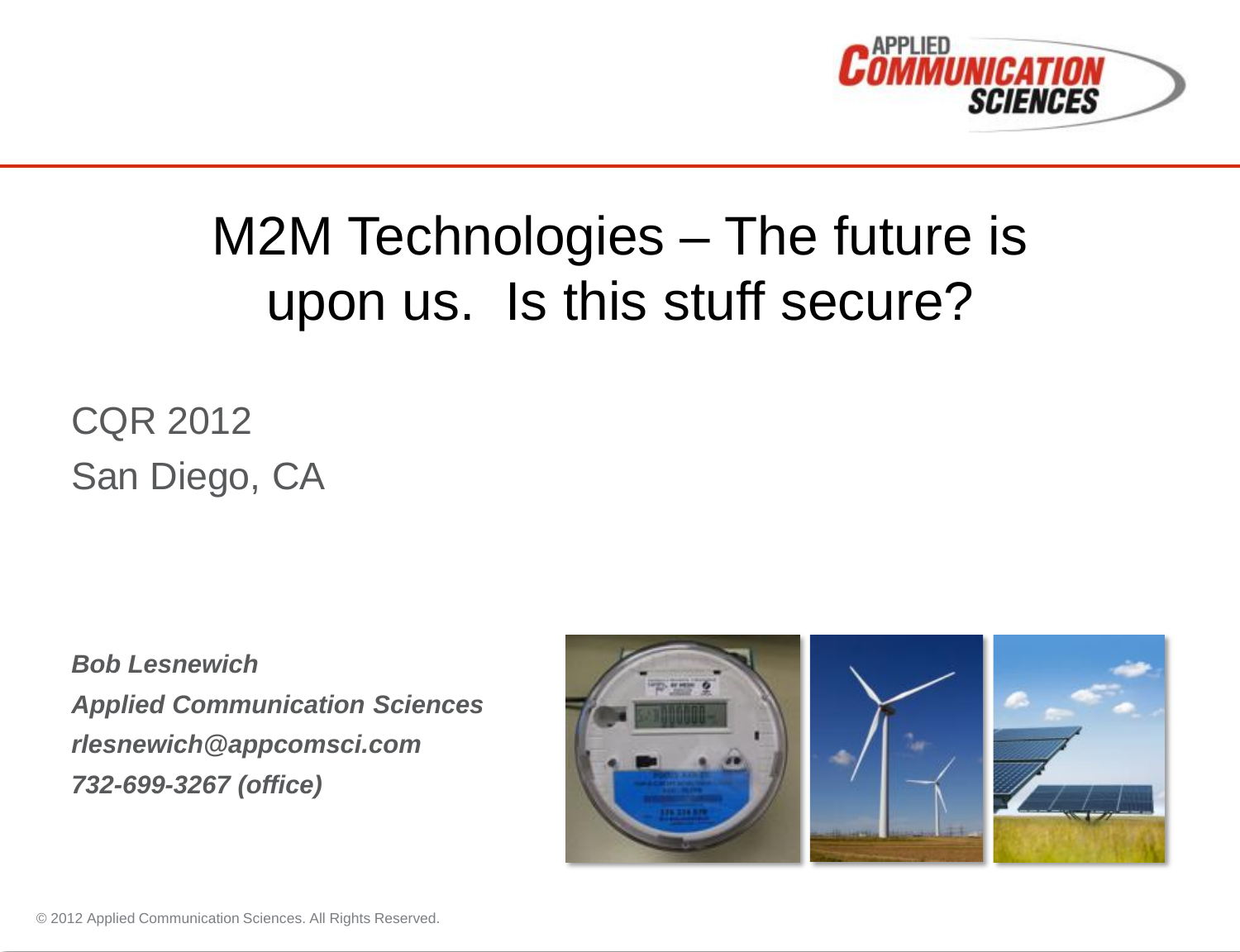Advancements are a cause for security concern (examples)

- − Consumer Vehicle Networks
- − Mobile Money
- − In-Home Networks
- − **Smart Grid**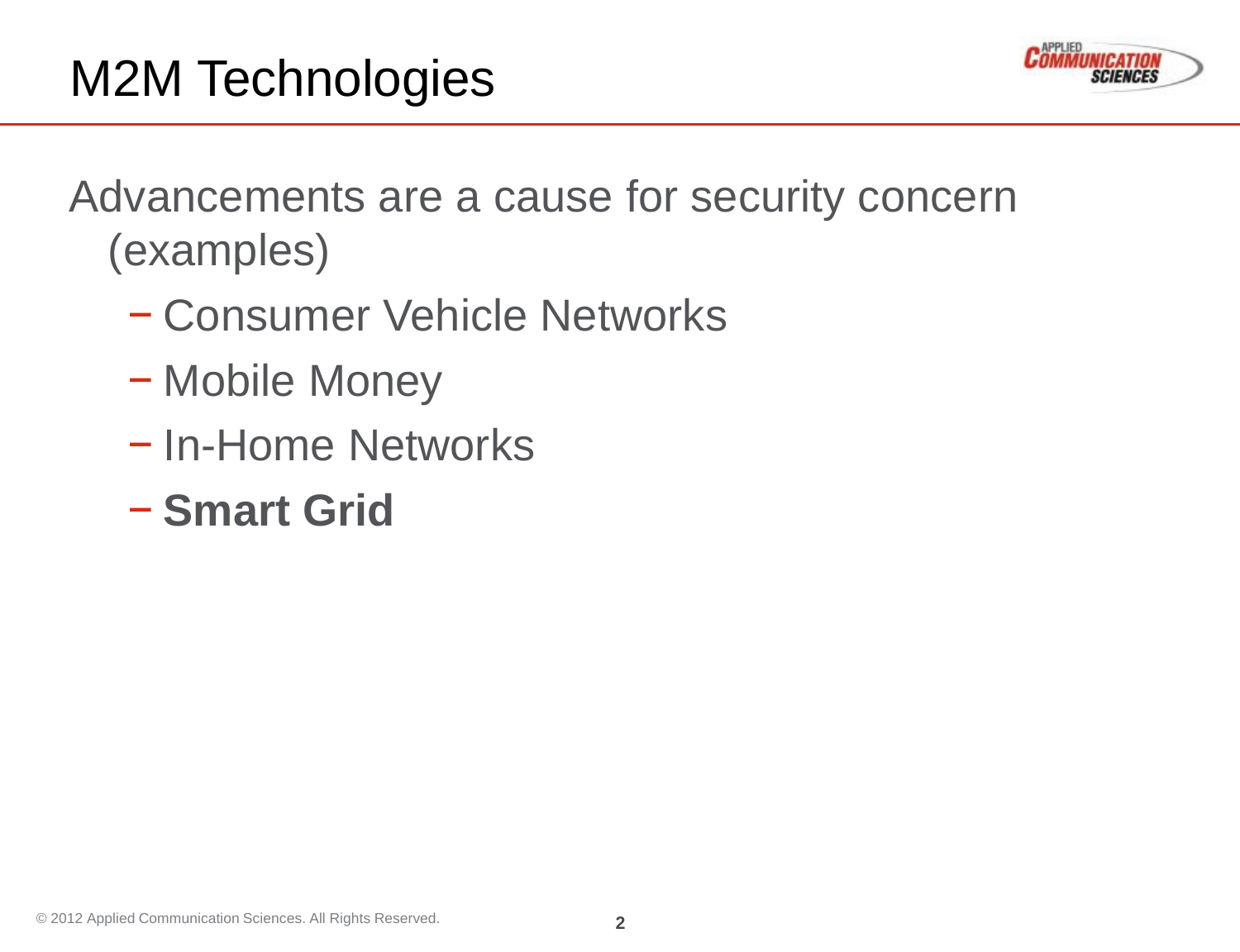

- Integrate Renewable Energy Sources
- Improve Operational Efficiency
- Promote Energy Conservation / Reduce Demand
- Better Asset and Infrastructure Utilization
- Support Electric Vehicles
- Obtain Clean Energy Goals
- Improve Quality and Reliability of Power

#### **3**  $\frac{1}{2}$   $\frac{1}{2}$   $\frac{1}{2}$   $\frac{1}{2}$   $\frac{1}{2}$   $\frac{1}{2}$   $\frac{1}{2}$   $\frac{1}{2}$   $\frac{1}{2}$   $\frac{1}{2}$   $\frac{1}{2}$   $\frac{1}{2}$   $\frac{1}{2}$   $\frac{1}{2}$   $\frac{1}{2}$   $\frac{1}{2}$   $\frac{1}{2}$   $\frac{1}{2}$   $\frac{1}{2}$   $\frac{1}{2}$   $\frac{1}{2}$   $\frac{1}{2}$ **UTILITIES DEMAND HIGHER PERFORMANCE IN AN INCREASING COMPLEX ENVIRONMENT**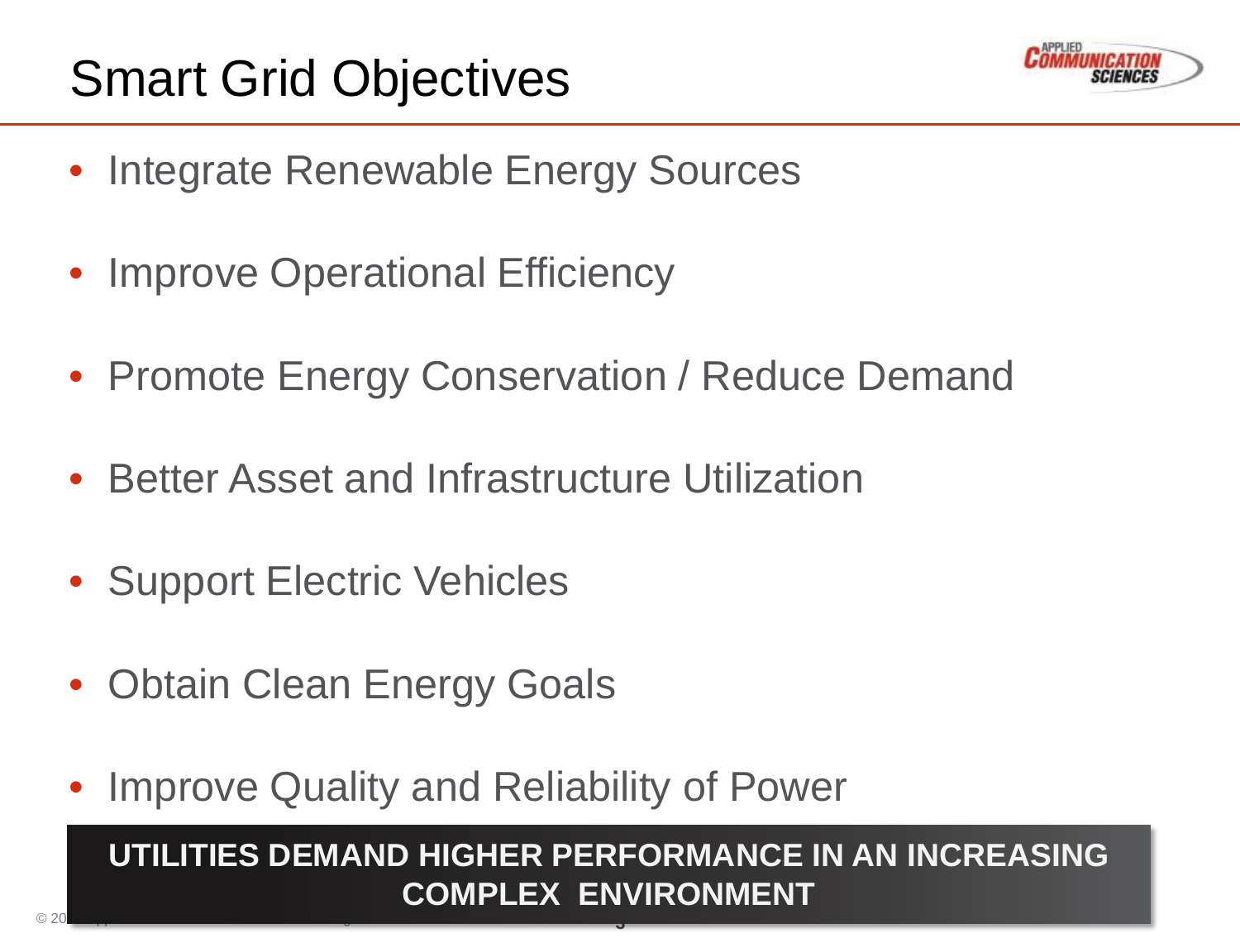### Communications is a Core Smart Grid Enabler



**PPLIED**<br>MMUNICATION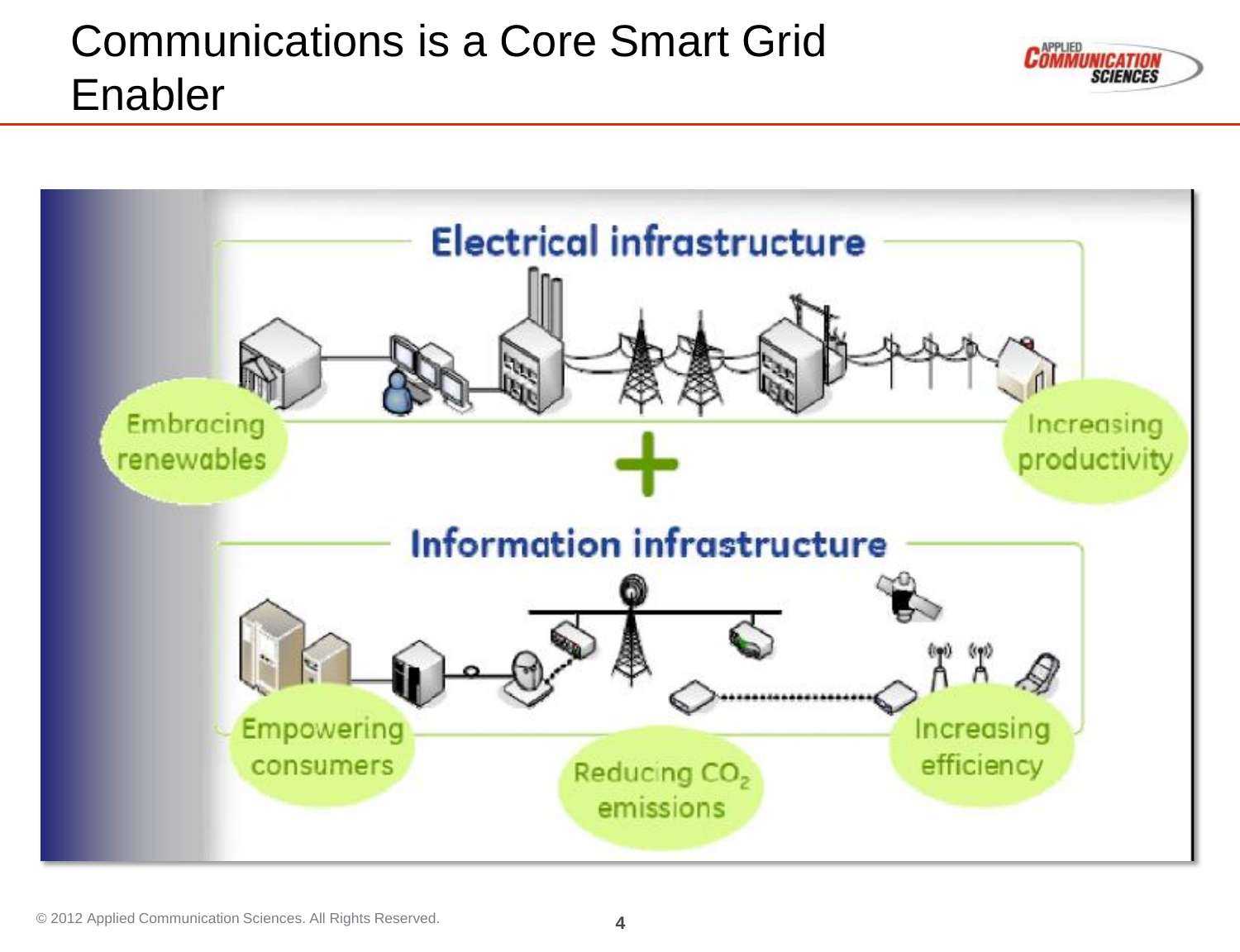

- Advanced Metering Infrastructure (AMI)
- Substation and Distribution Automation
- A Secure Communications Infrastructure
- Renewable Energy Resources
- Research (more not mentioned)
	- − Distributed Grid and Microgrid Management
	- − Energy Storage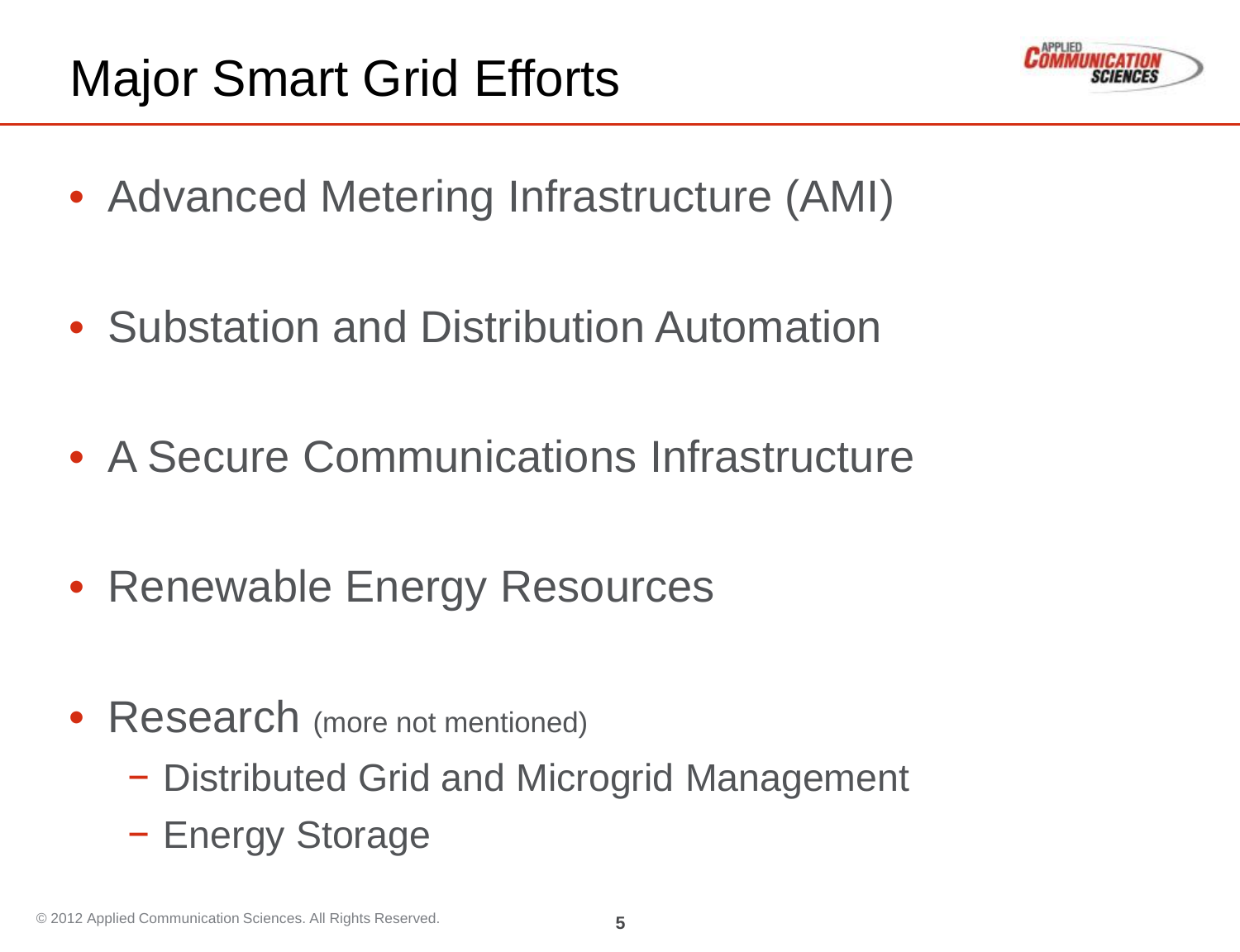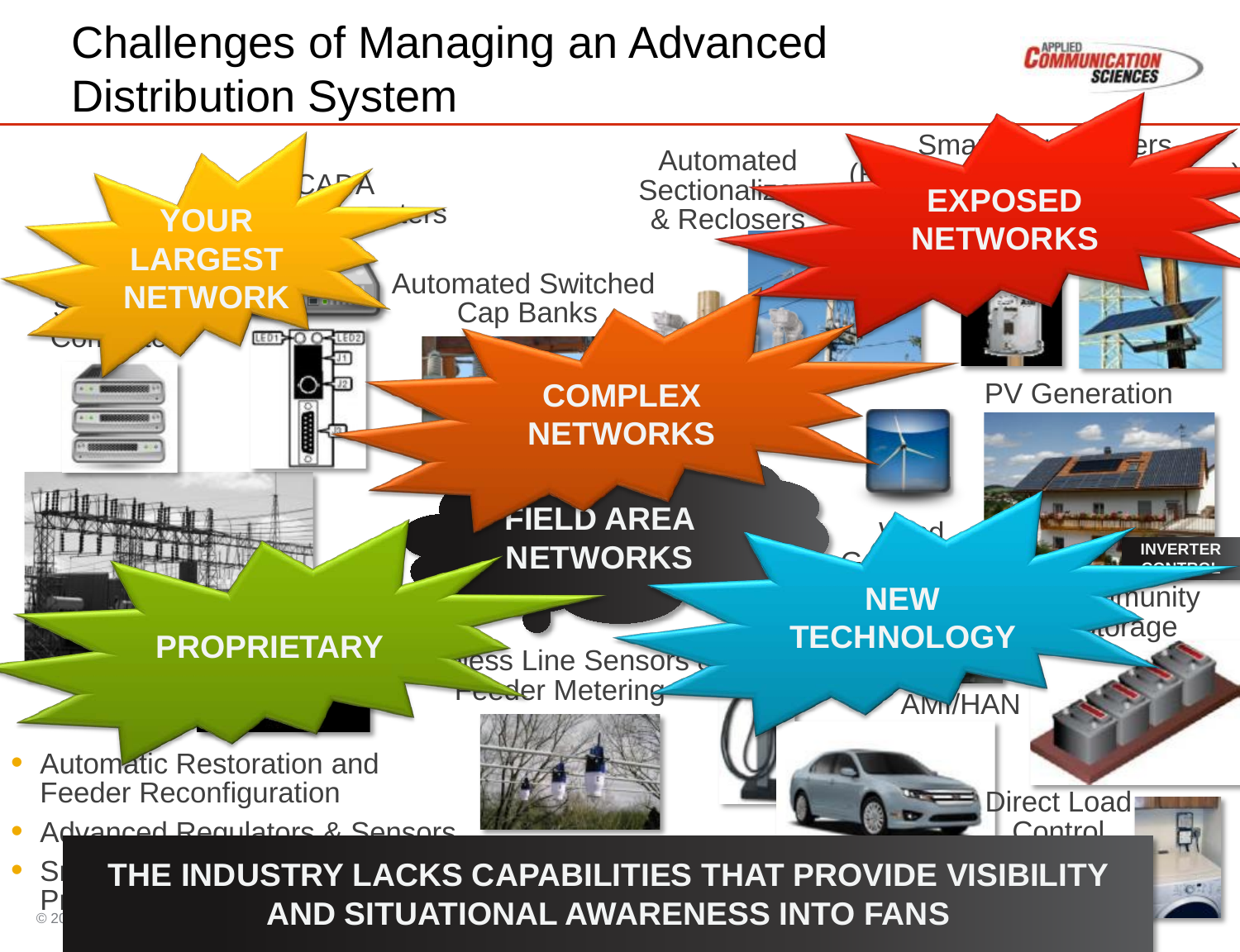## Field Area Networks (FAN) Security & Management Challenges (1)



- A wide area, multi-vendor, heterogeneous network with a variety of wireless and wired technologies
- The largest network a utility will deploy millions of intelligent ends to manage, many connected over low bandwidth channels
- Endpoints are tightly integrated, resource-constrained embedded systems - not a desktop system!
- FANs operate in an unprotected environment and they are vulnerable
- Significant amounts of proprietary radio systems and a mix of proprietary and standards-based networking protocols, some of which have yet to be adequately vetted
- **7** © 2012 Applied Communication Sciences. All Rights Reserved. • Frequent equipment updates are expensive/prohibitive & Software will not fix all problems = "Networks are forced to operate with multiple vintages of hardware with different vulnerability profiles"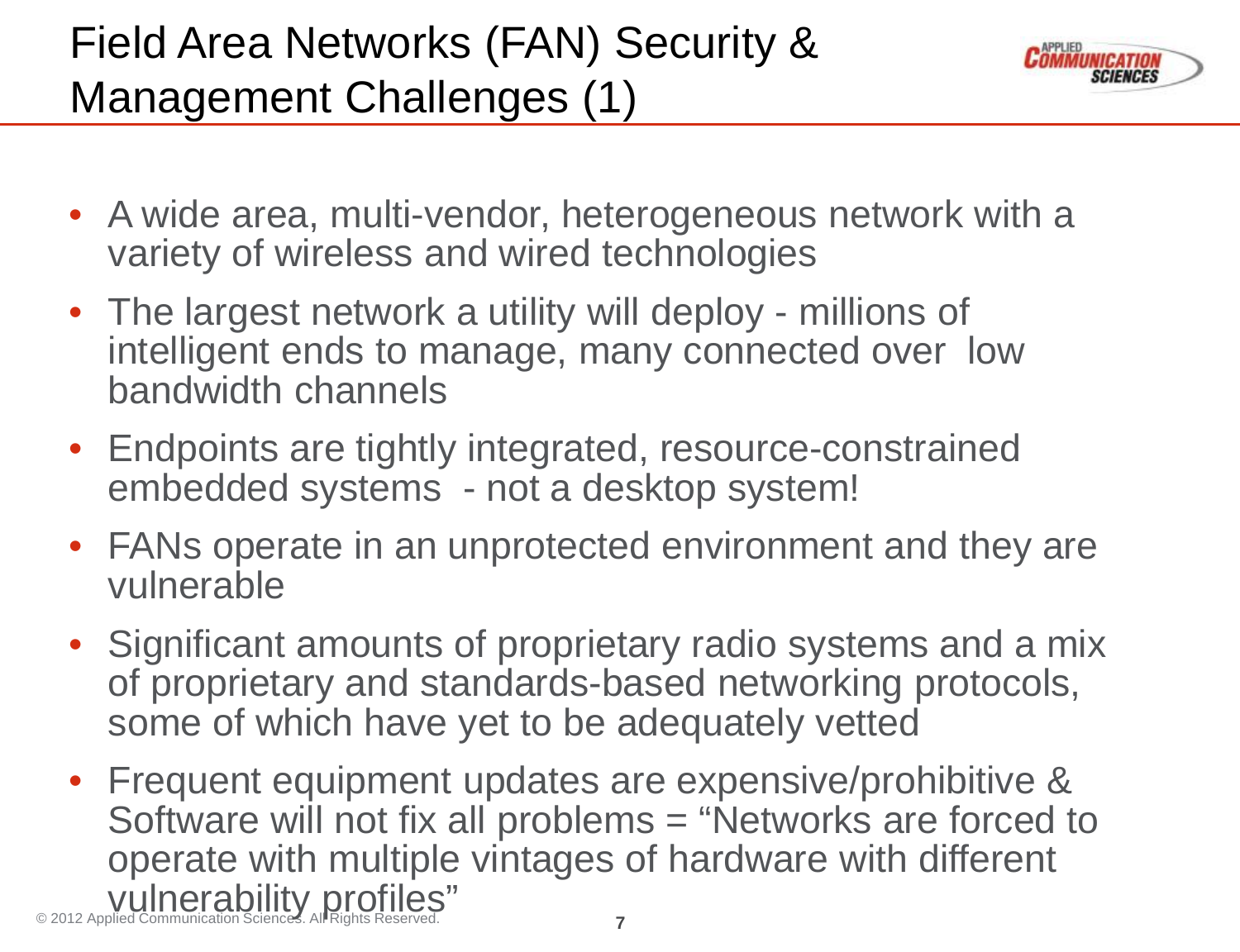# FAN Security & Management Challenges (2)

• New ad-hoc/self-forming networks are more dynamic and less understood in practical terms

*COMMUNICATIO* 

- Network technology is still immature communications security, implementation improvements, performance
- A lack of tools to support EMS/DMS operations and security functions
- No commercial solutions available to monitor FAN traffic and detect security anomalies/intrusion or software bugs
- No independent monitoring capabilities to help mitigate supply chain cyber risks
- Few tools to manage security and network performance as compared to enterprise networks

#### **THE INDUSTRY LACKS CAPABILITIES THAT PROVIDE VISIBILITY AND SITUATIONAL AWARENESS INTO FANS**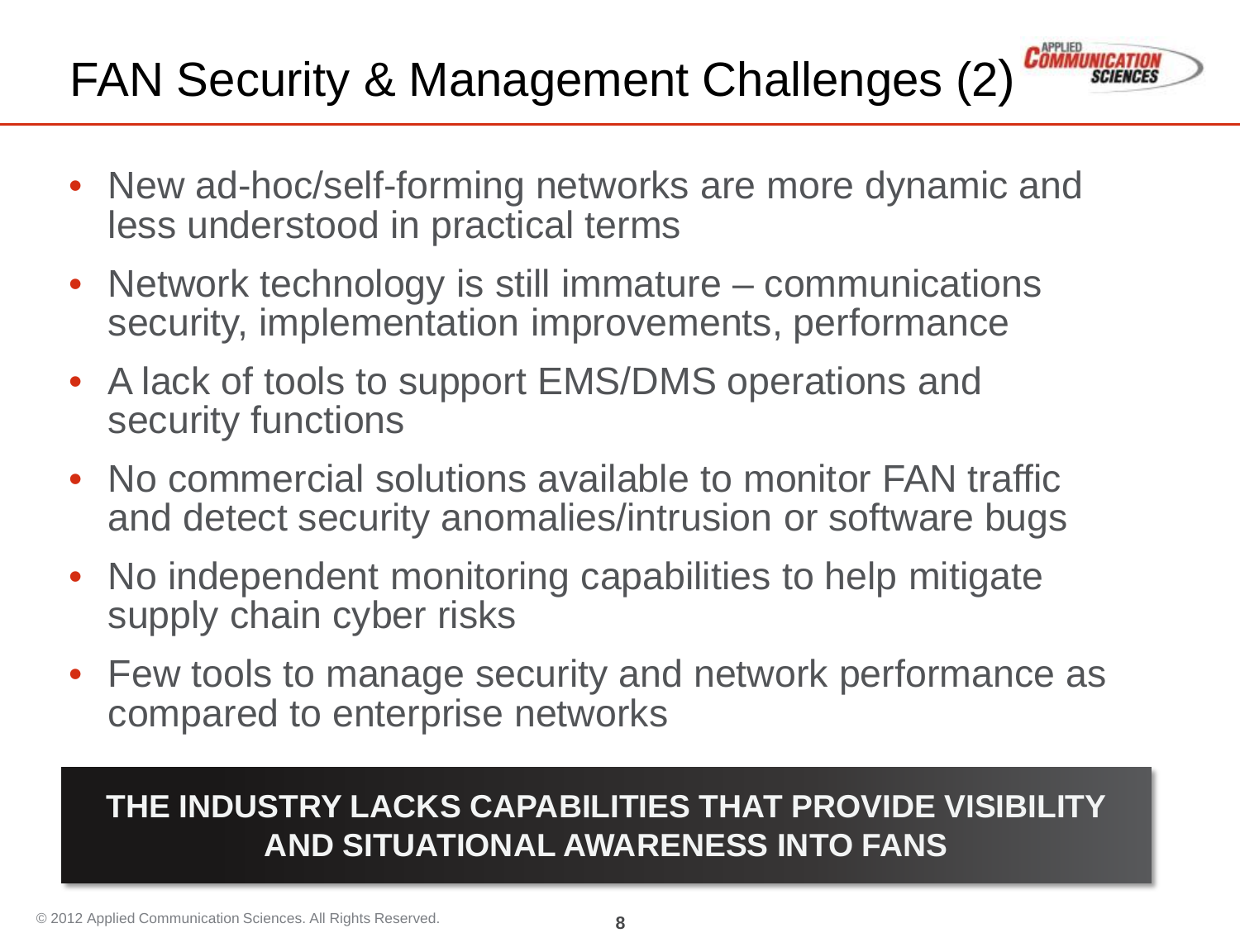# FAN Smart Grid Technologies

- FAN Analyzer
	- Probe-based, packet capture and decomposition system that can independently monitor proprietary and standards-based mesh traffic.
- FAN IDS
	- Probe-based and head-end IDS designed to detect anomalies and signs of attack in AMI/DA networks
- FAN Data and Network Visualization
	- An intelligent combination of data analytics and graphical presentation
	- Creates rich information views to support business, operations, engineering and security processes within a utility





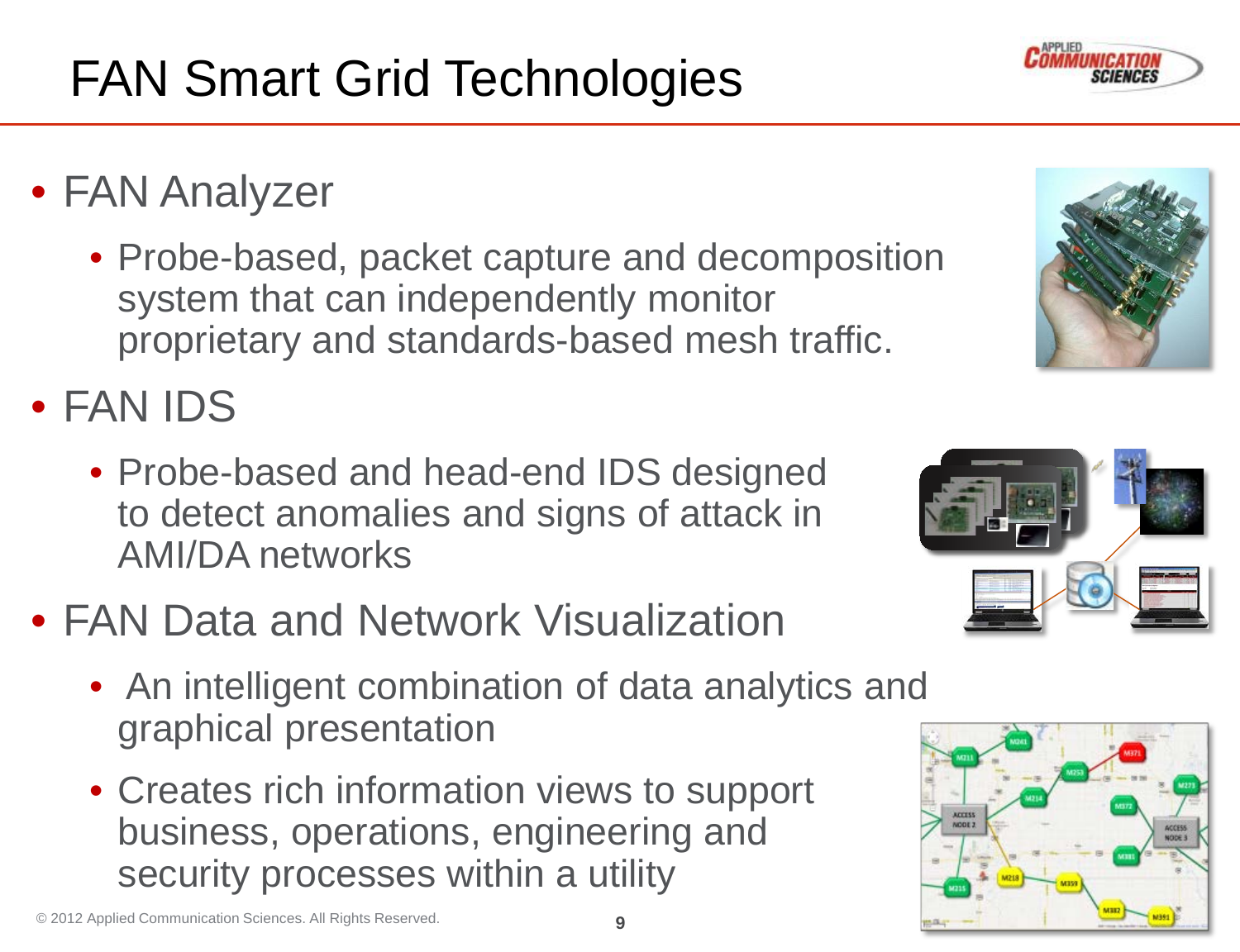

M2M is changing the world and creating complex security and reliability concerns.

Today's speakers will provide insights as to what their industries and companies are doing to make M2M secure and reliable:

- Mahbubul Alam CISCO
- George Dobrowski Huawei
- Tom Hussey Ubiquisys